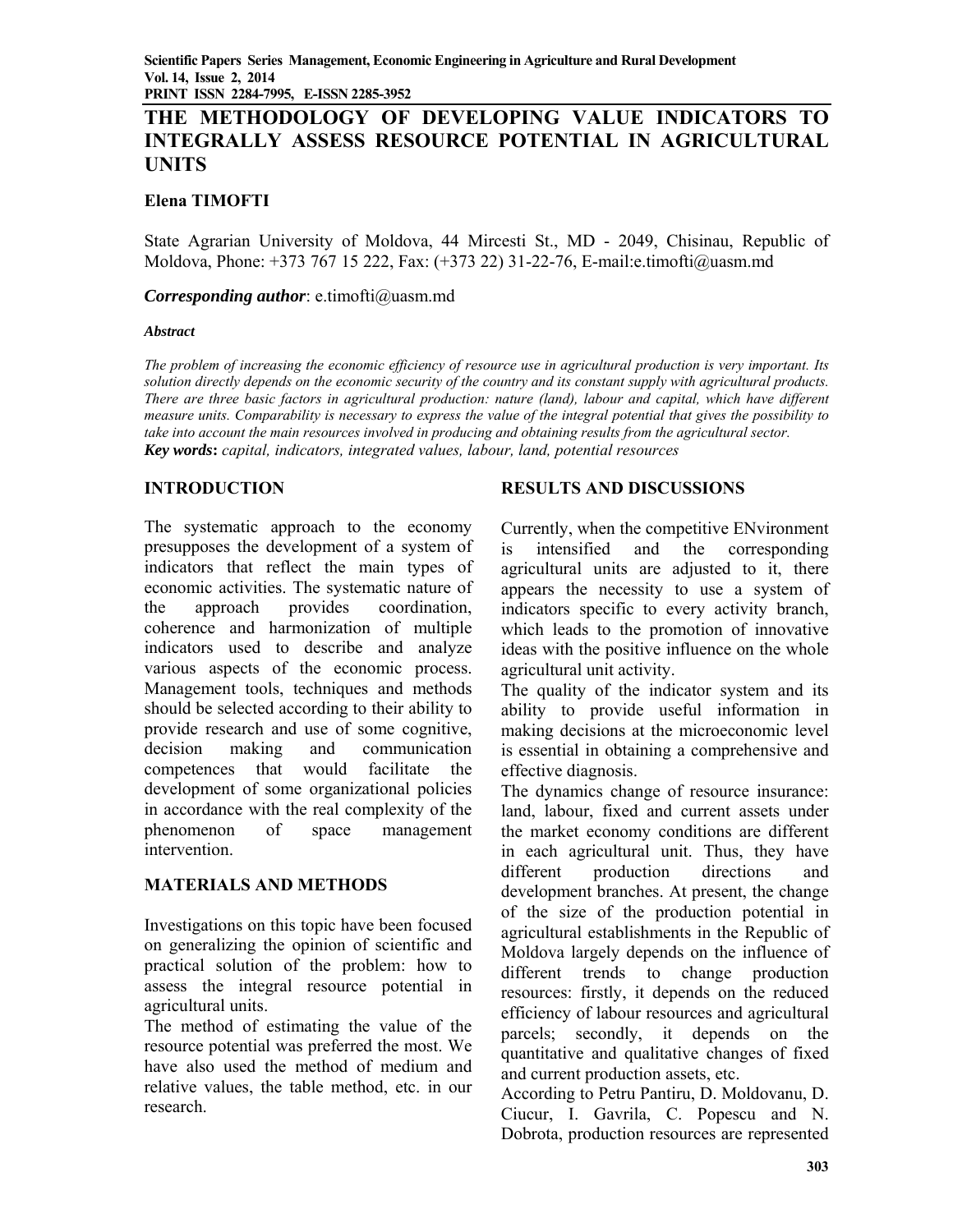by the natural, material, financial and human potential which an agricultural unit has at a specific date and which are taken and used in the agricultural production process [6, p. 99; 5, p. 59; 3, p. 59; 4, p.94].

 We agree with this opinion and it is worth noticing that the essence of management lies in the efficient use of scarce resources and protection of unlimited resources by using some combination and substitution methods and techniques based on the application of agricultural scientific research and economic rationales.

The theoretical and methodological approach to assess the potential of agricultural units, which is discussed in the agricultural economic literature, allows to conclude that the production potential of agricultural units is the economic category that expresses the systematic feature of production forces as a totality of various combinations of production resources: land, capital (both fixed and current assets) and labour resources. However, the authors include only agricultural parcels, labour resources and production means in the resource potential.

As to the composition of the resource potential, we believe that it would be rational to include material resources as well, which make significant part in the production potential and are extremely important within the outcome indicators.

The authors propose different methods to scientifically and practically treat the problem of assessing the integral resource potential, such as: the one based on the calculation of statistical indicators, the method of values as well as economic-mathematical methods, which can help to determine the exact percentage of every resource. We would like to state our own point of view, taking into account the fact that partial resources are assessed in different measure units (the agricultural land – in hectares, fixed and current assets – in monetary units and labour resources – in natural indicators (people). To compare them (the area of the agricultural land and labour) one needs to assess them in value units.

To assess the value of agricultural lands one should take into consideration the quantification of their productive capacity by land evaluation.

According to the Law on the normative price and land purchase and sale nr. 147-149 of 2001 [1], the value of agricultural land in the Republic of Moldova was assessed at a normative price of 289.53 lei per hectare. Therefore, the value of agricultural land at the republican level can be assessed as follows:

# $S_{\alpha\mu} = S_{\alpha\alpha'} B' \cdot P$

where:

 $S_{\alpha}$  is the area of agricultural land expressed in value (the value of agricultural land), thousand lei;

 $S_{\text{tan}}$  is the area of agricultural land expressed in hectares;

*B* is the average grade of evaluation, hectares; *P* is the normative price for a hectare, lei.

The studies on agricultural land zoning and evaluation have shown that production potential in the Republic of Moldova is assessed by an average grade of natural evaluation which equals 63 per hectare [2].

Due to the fact that regions, districts and agricultural units are located in different natural-climatic conditions, with the different soil fertility, we have determined the average grade of evaluation for every developing region of the country. Thus, agricultural lands in the North were marked with the highest average grade of evaluation – 70.0 per hectare, followed by the municipality of Chisinau – 64 per hectare, the Central region – 59.9 per hectare, the South – 59.2 per hectare and Gagauzia – 56 per hectare.

We propose the following methodology to determine the value of agricultural land for every agricultural unit, district and region:

$$
S_{a,n} = \frac{s_i \iota_{a_0} \times b_i \times P}{s}
$$

, where:  $S_i$ ta<sub>c</sub> is the area of the agricultural cadastral land, *i* is an agricultural unit (district, region);

 $B_i$  is the grade of evaluation (per hectare), *i* is an agricultural unit (district, region);

The calculation of the differentiated agricultural land value by the proposed method takes into account the following main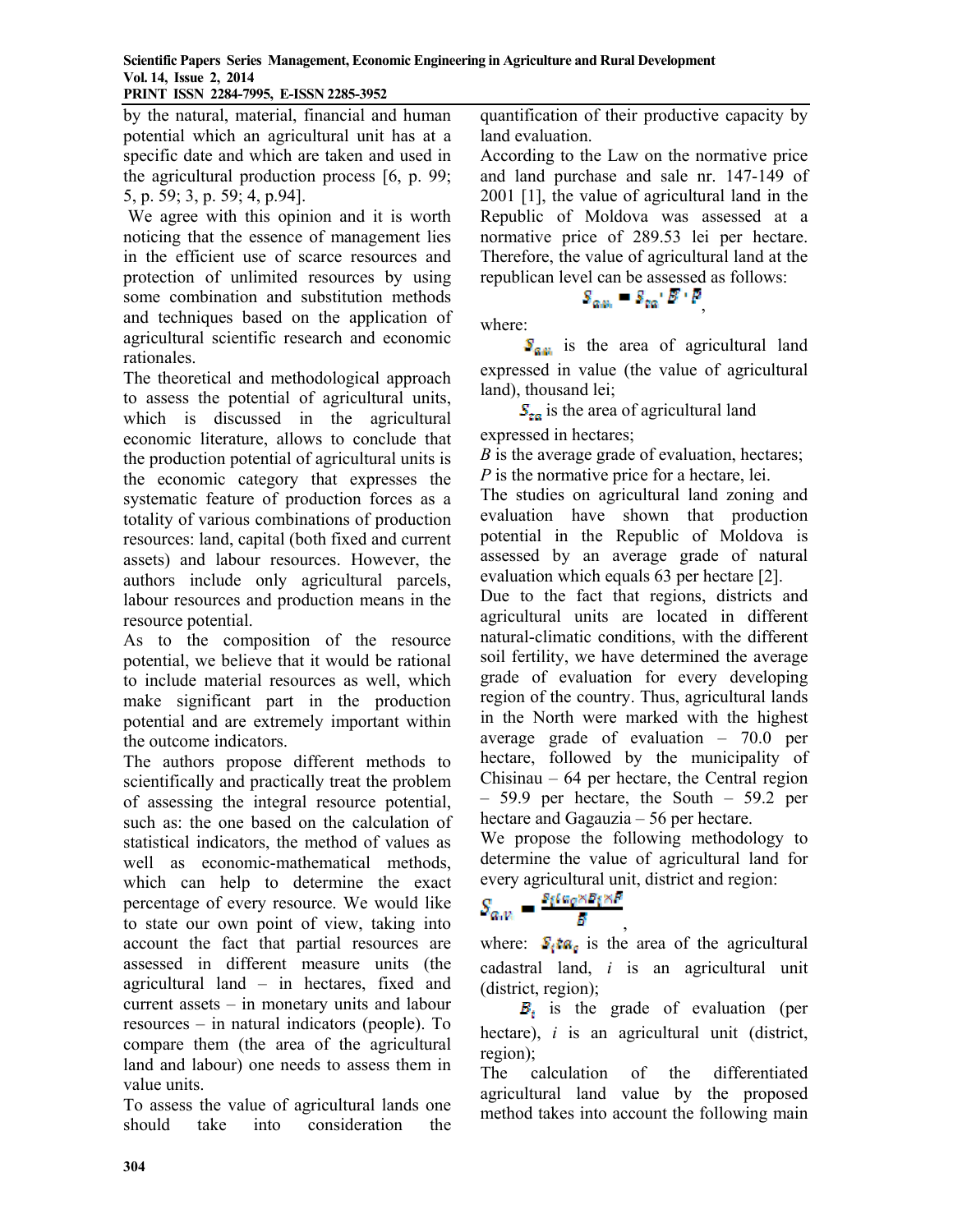components for every region (district, enterprise):

-the absolute size of the agricultural land in each studied unit;

-the soil quality;

-the price of every differentiated hectare depending on the soil quality.

The assessment of labour resources is possible through the annual average labour remuneration of a worker employed at the studied agricultural unit. This is explained by the fact that the increased level of labour remuneration should be subject to a greater amount of agricultural products. Therefore, the higher the level of annual labour remuneration of an average worker, the higher the value of human resources, so that of the corresponding potential.

To assess the value of the integral resource potential there has been developed and is proposed to be implemented the following methodology in agricultural units expressed by the relation:

 $V \cdot P \cdot R = S_{\alpha\alpha} + MF + FR + Cm$ 

$$
or~V: R \twoheadrightarrow \frac{s_t s_{\alpha_0} \cdot s_t \cdot p}{s} + MF +
$$

*FR + Cm*

where:  $V \nvert R \nvert R$  is the value of the integral resource potential, thousand lei;

 $S_{\alpha}$  is the value of agricultural land, thousand lei / hectare;

 $MF$  is the value of production means, thousand lei;

 $FR$  is the salary fund (the value equivalent of the labour potential), thousand lei;

**C**<sub>m</sub> is material consumption, thousand lei.

The value determination of the integral resource potential gives us the opportunity to consider the main resources involved in producing and obtaining results in the agricultural sector.

According to the *effect/effort* relationship, the profitability of production factors is presented as the return of every separate resource or the total resource potential.

According to the effect/effort relationship, the return of production factors is presented in the

form of resource capacity and expresses the resources needed to achieve a production unit (income, profit).

Further, we have developed and propose for practical application the following activities of agricultural units: the indicator determination system, the use and analysis of the integral resource potential expressed in value as following: assuring companies and labour force with the integral resource potential, returns and the capacity of the resource potential, presented in Table 1.

Table 1. The integral resource potential expressed in value and its indicators in Moldavian enterprises that have been developed and recommended



The source: developed by the author

# **CONCLUSIONS**

Research results allow us to determine the benefits of the developed methodology to assess the value of the integral resource potential:

-The method in question is based on the comprehensive approach of assessing the potential of the resources used at enterprises;